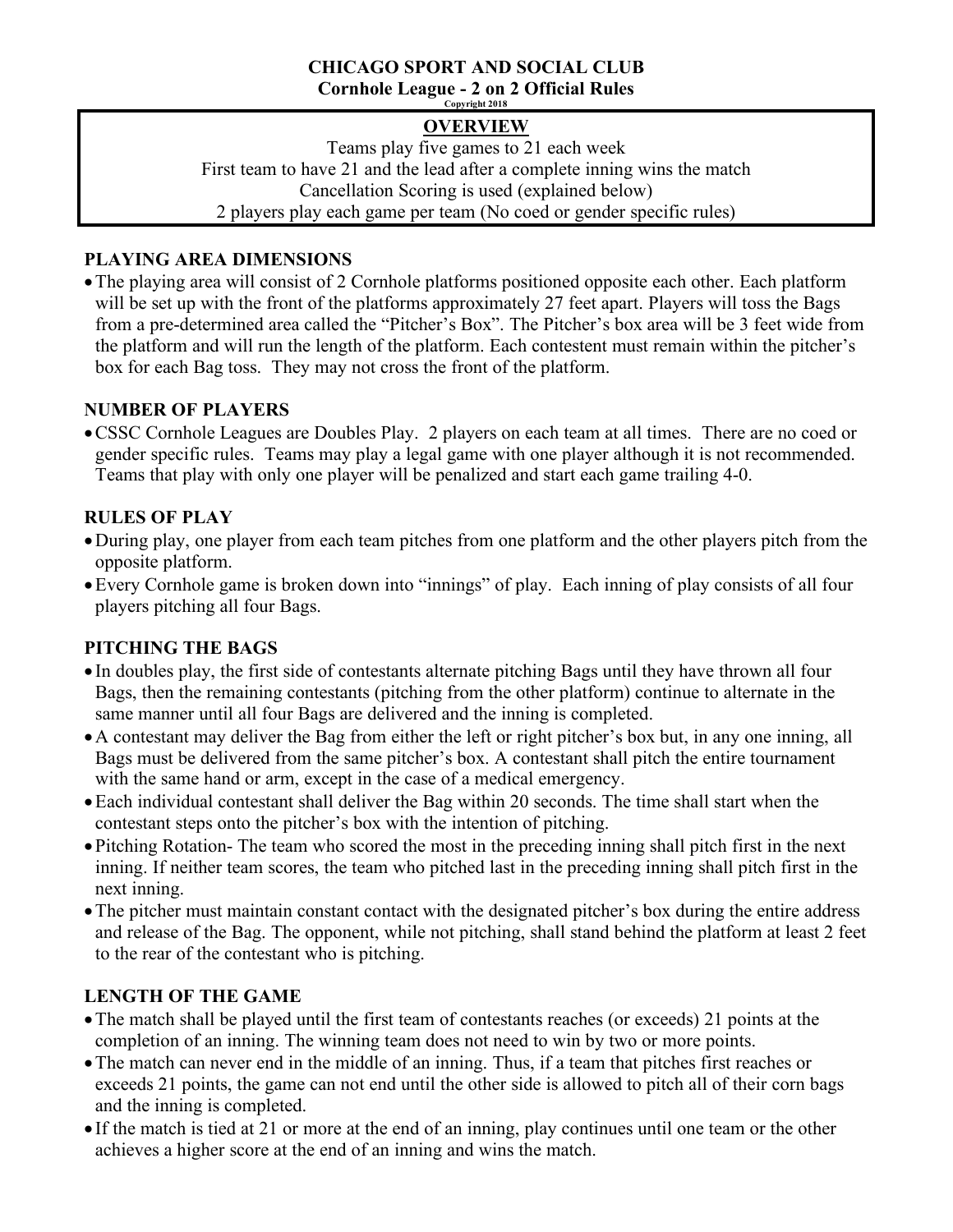### **VALUE OF BAGS**

- •Bag In-The-Hole A Bag in-the-hole (or Hole-In) is a Bag which is thrown through the hole in the platform or otherwise comes to rest inside the platform (knocked in by another player or an act of God). A Bag in-the-hole has a value of three points.
- •Bag In-The-Count A Bag that is not in-the-hole but lands with any portion of the Bag resting on the platform is called "in-the-count". A Bag in-the-count has a value of one point. For a Bag to be in-thecount, it must not touch the ground or any other portion of the court prior to coming to rest on the platform. If a bag touches the ground before coming to rest on the platform, it is a foul and must be removed from the platform prior to the continuation of play. Points are only given for Bags in-thecount if the Bag remains on the platform at the end of the half inning. If an opponent's Bag knocks a Bag in-the-count off of the platform the original Bag becomes a Bag-out-of-the-count.
- •Bag Out-Of-The-Count A Bag which comes to rest anywhere except in-the-count or in-the-hole is out-of-the-count and has no scoring value. A Bag which is declared to be a foul is considered to be out-of-the-count (no matter where it comes to rest) and must be removed from the surface prior to the continuation of play.
- Foul Bags- A foul Bag is a Bag which is delivered in non-compliance with one of the rules of the game. It scores as a Bag out of the count and is to be removed from the court before any more Bags are pitched. Bags already in the court that have been knocked into foul territory by a foul Bag should be returned to the scoring area. Additionally, Bags that are in the count, but are knocked into the hole by a foul Bag must be returned to their original scoring position.
- •The following are rule violations that must be spotted and called by a contestant or assigned judge. The penalty is to declare the Bag a foul Bag, which requires the Bags to be removed from the court prior to resuming play.

(a) Any Bag pitched when the contestant has made contact with or crossed over the foul line before the Bag is released.

(b) Except as provided above, any Bag pitched when the contestant has started or stepped completely outside the pitching box before releasing the Bag.

- (c) Any Bag not delivered within the twenty second time limit.
- (d) A Bag pitched from a different pitchers box than the first Bag.

(e) Any Bag that contacted the court or the ground before coming to rest on the platform.

(f) Any Bag which struck a previously defined object such as a tree limb, wire, indoor court ceiling, etc.

(g) Any Bag that leaves a contestant's hand once the final forward swing of the delivery process has started shall count as a pitched Bag. A Bag that is accidentally dropped by a contestant before the final forward swing has started shall not be considered foul and may be picked up and pitched.

(i.) A contestant's Bags shall be called foul if the contestant removes any Bag before the scoring of that Bag has been agreed upon.

### **SCORING**

•After each inning each team's total score, which includes Bag-in-the-hole and Bag-in-the-count points, will be calculated. The team with the highest point total in that inning will score the number of points they earned minus the number of points their opponent earned in that inning.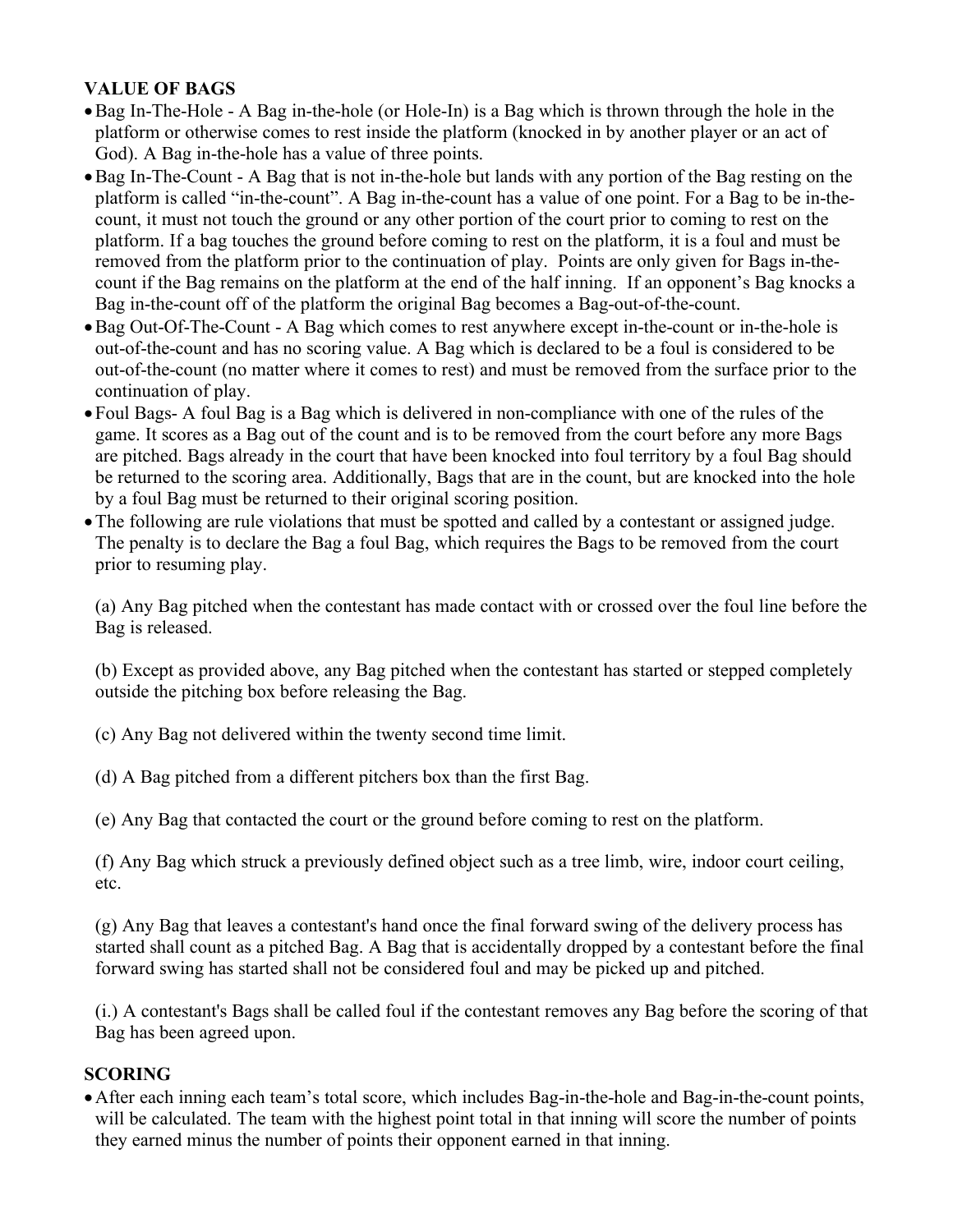**Example:** Team A has 1 Bag in-the-hole and 2 Bags in-the-count for a total of 5 points. Team B has just one Bag in-the-hole for a total of 3 points.  $5 - 3 = 2$  points for Team A.

• Points must be tallied after each half inning.

### **MISCELLANEOUS**

- Teams will always play 5 matches. There is no time limit.
- Subs/replacements are allowed during the regular season.

• Any dishonest beahior will not be tolerated and could lead to expulsion from league play or forfeiture by your team.

• **FORFEITS -** Teams will forfeit the first game/match at 10 minutes after the start time, and the second game/match 20 minutes after the start time. Teams will forfeit the entire match and lose all five games if they fail to show up 30 minutes after the start time.

• If any rules need updating, insertion, or clarification throughout the season please contact the CSSC and we will make a judgement and inform the league of these updates.

#### **GAMES:**

### **LEAGUE POLICIES**

Each team will play 5 matches per week. There are no time constraints. Teams will play against their scheduled opponent each week.

### **REFS/MONITOR:**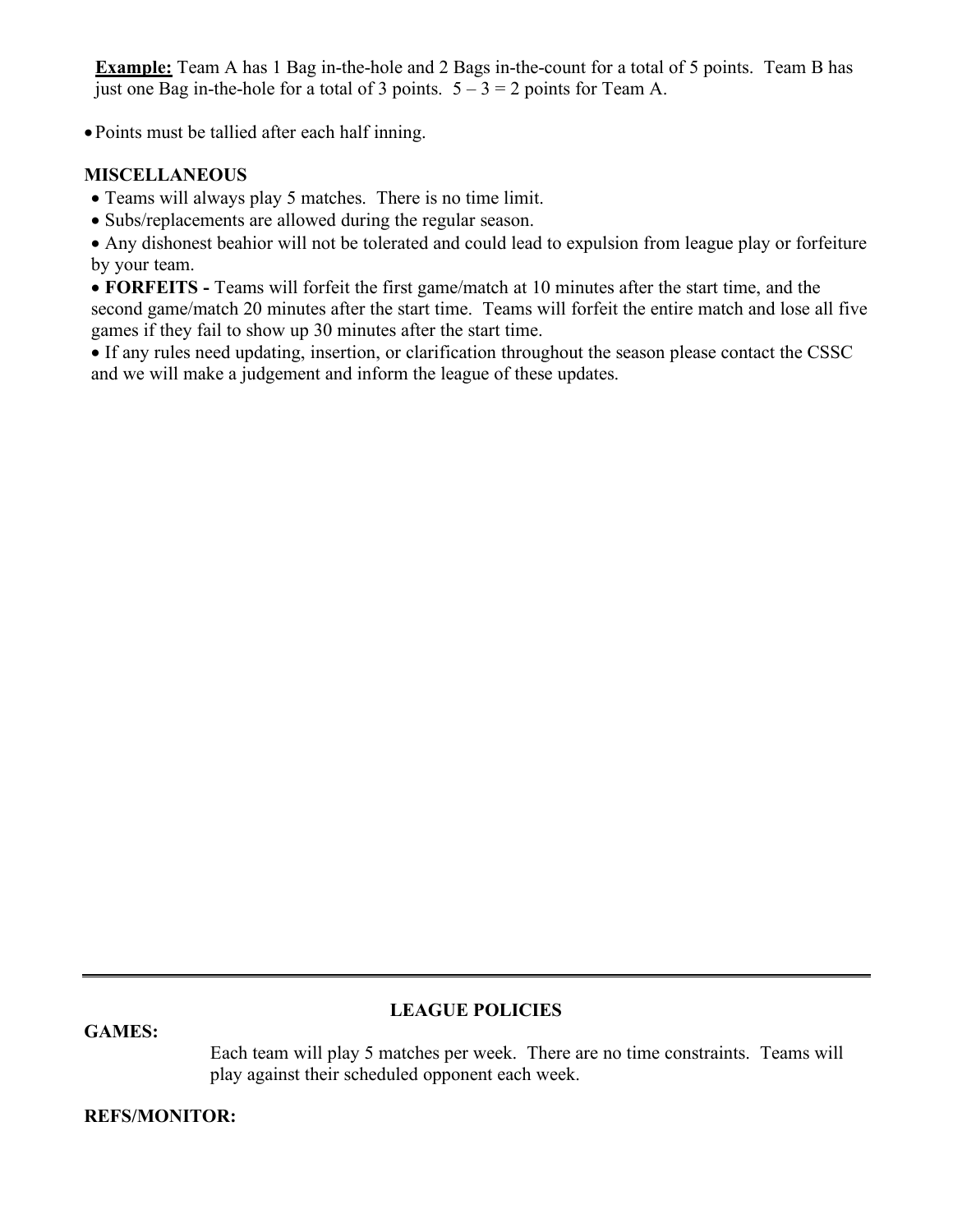The Chicago Sport & Social Club will provide a staff member on-site to assist players with any problems or questions they may have. There are no referees.

#### **FORFEITS:**

If your team forfeits a match during the season, the following rules apply: First Offense: Loss of game and warning issued. Second Offense: Loss of game and staff reserves the right to remove team from playoffs.

Third Offense: Removal from the league

If you know in advance that your team is going to forfeit a game, we encourage you to call our office so as to help us schedule your opponent a game.

#### **STANDINGS:**

The updated standings will be posted weekly, displaying each teams rank within its skill level. Standings will be computed based on all matches played. We will use winning percentage to determine the Standings.

#### **PLAYOFFS:**

All eligible teams make the playoffs (teams that have not abused the forfeit policies are eligible)

**Seeding:** Teams are seeded according to winning percentage and strength of schedule**.** Teams may play more than one match per day, and/or play matches on days/nights other than your regularly scheduled league day/night.

CSSC reserves the right to schedule playoff games on days other than your regularly scheduled league night.

Any questions regarding rules, policies, or eligibility must be addressed before the start of the game.

Playoffs are single-elimination. Playoffs will take 2 weeks to complete and will best 2 out of 3 matches.

#### **WAIVERS:**

In order to participate in the league, each participant must sign the team waiver. Waivers are provided and must be completed and handed in no later than the first night of play. Players not present the first week of play will still be required to sign a waiver with our staff before participating. These waivers will also serve as your final roster.

#### **PLAYER ELIGIBILITY:**

Any protest made during a game or after a game will NOT be considered a formal protest. A formal protest may be filed before a game if an opposing player's eligibility is in question. The player in question will be required to provide his/her player information (name, address, phone #, signature) in writing to a CSSC staff member prior to the start of the game. This qualifies as an official protest. The game will then be played in its entirety as scheduled. Teams will be notified of all rulings on the identified eligibility discrepancy by the following business day – decisions will not be made on site. If the protest is proven to be legitimate, it will result in the forfeiture of the game in question. Games subsequent to the protested game may be rescheduled. The above procedure will also apply for any other "logged" protests. All rulings by CSSC staff are considered final. Substitutes are allowed during the reglar season, but only roster players are allowed for the playoffs.